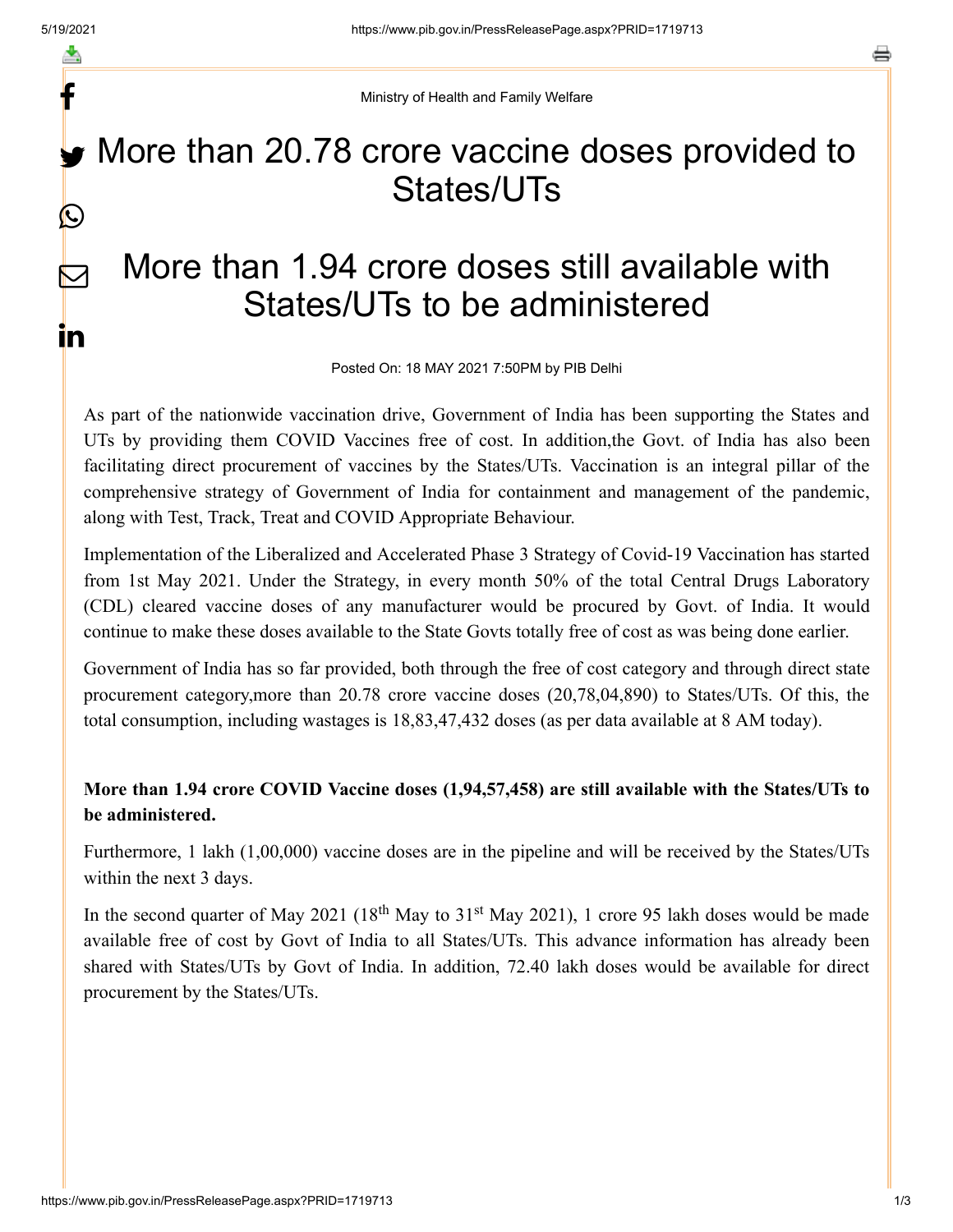f

y.

 $\bm{\mathcal{Q}}$ 

 $\bm{\nabla}$ 

in

Status of COVID-19 Vaccine Distribution to States/UTs both supplied free by Government of India and procured directed by State/UT as on 18.05.2021 at 08:00 AM

|         |                        | Supplied     | Consumption* | Balance with the State/UTs In pipeline<br>(Supplied-Consumption) |          |
|---------|------------------------|--------------|--------------|------------------------------------------------------------------|----------|
| SL No.  | State/UTs/GMSDs        | Total        | Total        | Total                                                            | Total    |
| r       | A&N Islands            | 2,20,480     | 1,14,440     | 1,06,040                                                         |          |
| 2       | Andhra Pradesh         | 86,34,400    | 75,69,446    | 10.64.954                                                        |          |
| 3       | Arunachal Pradesh      | 4,42,700     | 3,00,773     | 1,41,927                                                         |          |
| 4       | Assam                  | 40,26,870    | 36,55,915    | 3,70,955                                                         |          |
| 5       | Bihar                  | 98,03,270    | 94,68,080    | 3,35,190                                                         |          |
| 6       | Chandigarh             | 3,56,140     | 2,87,025     | 69.115                                                           |          |
| $\tau$  | Chhattisgarh           | 76,35,960    | 66,46,183    | 9,89,777                                                         |          |
| 8       | Dadra and Nagar Haveli | 1,20,640     | 60,000       | 60,640                                                           |          |
| 9       | Daman and Diu          | 1,03,800     | 62,961       | 40,839                                                           |          |
| 10      | Delhi                  | 51,13,760    | 47,22,881    | 3,90,879                                                         |          |
| $^{11}$ | Goa                    | 6,47,240     | 4,42,804     | 2,04,436                                                         |          |
| 12      | Gujarat                | 1.62.04.730  | 1,50,79,494  | 11,25,236                                                        |          |
| 13      | Haryana                | 57,07,980    | 52,36,111    | 4,71,869                                                         |          |
| 14      | Himachal Pradesh       | 24.91.390    | 22,04,149    | 2,87,241                                                         |          |
| 15      | Jammu and Kashmir      | 33,01,490    | 28,91,905    | 4,09,585                                                         |          |
| 16      | Jharkhand              | 45,33,660    | 37,00.725    | 8,32,935                                                         |          |
| 17      | Karnataka              | 1,18,97,440  | 1,12,80,271  | 6,17,169                                                         |          |
| 18      | Kerala                 | 88,69,440    | 84, 82, 948  | 3,86,492                                                         |          |
| 19      | Ladakh                 | 2,46,290     | 1,24,376     | 1,21,914                                                         |          |
| 20      | Lakshadweep            | 51,120       | 31.612       | 19,508                                                           |          |
| 21      | Madhya Pradesh         | 1,07,51,010  | 94,70,457    | 12.80,553                                                        |          |
| 22      | Maharashtra            | 2,01,54,930  | 1.98,33,516  | 3,21,414                                                         | 50,000   |
| 23      | Manipur                | 5,82,570     | 4,01,120     | 1,81,450                                                         |          |
| 24      | Meghalaya              | 5,61,000     | 4,26,615     | 1,34,385                                                         |          |
| 25      | Mizoram                | 5,40,680     | 2,91,000     | 2,49,680                                                         |          |
| 26      | Nagaland               | 3,93,240     | 2,46,910     | 1,46,330                                                         |          |
| 27      | Odisha                 | 73,71,630    | 66,39,176    | 7,32,454                                                         |          |
| 28      | Puducherry             | 4,57,030     | 2,32,512     | 2,24,518                                                         |          |
| 29      | Punjab                 | 47,00,480    | 43,64,331    | 3,36,149                                                         |          |
| 30      | Rajasthan              | 1,60,89,820  | 1,57,89,177  | 3,00,643                                                         | 50,000   |
| 31      | Sikkim                 | 3,44,940     | 2,25,580     | 1,19,360                                                         |          |
| 32      | Tamil Nadu             | 86,55,010    | 72,91,516    | 13,63,494                                                        |          |
| 33      | Telangana              | 61,41,040    | 54,48,463    | 6.92.577                                                         |          |
| 34      | Tripura                | 15,27,170    | 14,65,323    | 61,847                                                           |          |
| 35      | Uttar Pradesh          | 1,74,50,010  | 1,54,17,179  | 20,32,831                                                        |          |
| 36      | Uttarakhand            | 27,78,560    | 26,59,431    | 1.19.129                                                         |          |
| 37      | West Bengal            | 1,34,83,640  | 1,26,28,179  | 8,55,461                                                         |          |
| 38      | Misc (Forces)          | 36,33,290    | 31,54,848    | 4,78,442                                                         |          |
| 39      | <b>GMSD</b> Chennai    | 4,50,000     |              | 4,50,000                                                         |          |
| 40      | <b>GMSD Karnal</b>     | 4,29,660     |              | 4,29,660                                                         |          |
| 41      | <b>GMSD Kolkata</b>    | 2,19,130     |              | 2,19,130                                                         |          |
| 42      | <b>GMSD Mumbai</b>     | 6,81,250     |              | 6,81,250                                                         |          |
|         | Total Buffer (GMSDs)   | 17,80,040    |              | 17,80,040                                                        |          |
|         | Total                  | 20,78,04,890 | 18,83,47,432 | 1,94,57,458                                                      | 1,00,000 |

\*Calculated based on coverage up to 17th May 2021, including wastage

## MV/M

HFW/COVID Vaccine doses to States/18<sup>th</sup>May 2021/3